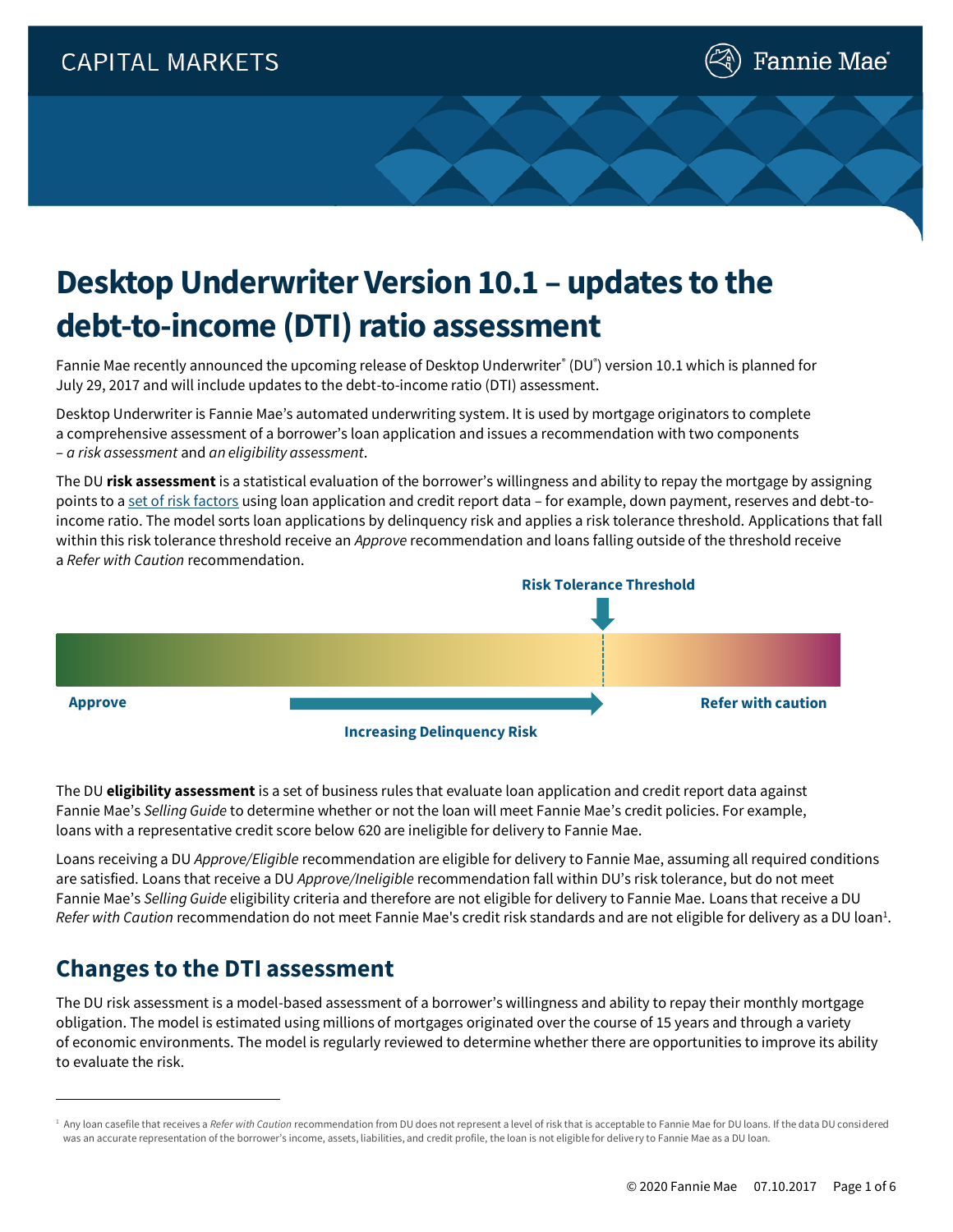

In addition to the DU risk assessment model, DU includes eligibility overlays that can deem the loan ineligible for sale to Fannie Mae, regardless of the results from the statistical model. For example, in the current production version of DU (version 10.0), loans above 50% DTI that receive a DU *Approve* recommendation are always ineligible for delivery. Loans with a DTI between 45% and 50% that receive a DU *Approve* recommendation are only eligible with the additional requirements of 12 months of reserves and a loan-to-value ratio (LTV) of 80% or less.<sup>2</sup>

In the upcoming DU 10.1 release, the DTI eligibility overlay for loans between 45% and 50% will be lifted. Specifically, the minimum months of reserves and LTV restrictions will no longer be required and loans with DTIs up to 50% that receive a DU *Approve* recommendation will now be eligible for delivery. This change has been made possible by a re-estimation of the DU risk assessment that will deliver a more accurate evaluation of loans in this DTI range. Improvements in lender origination practices have produced more accurate DTI measurements, and our ability to correlate these higher DTI loans with subsequent observed loan performance have resulted in this more accurate risk assessment.

A higher DTI presents a higher degree of risk and therefore, the updated risk assessment (DU version 10.1) will require compensating risk factors to address this additional risk. However, for loans with up to 50% DTI, the assessment will now be made entirely within the DU risk assessment and without the use of a model overlay.

**Table 1** uses four illustrative example loans to demonstrate the effect of the combined changes to the DU risk assessment and eligibility rules. For purpose of comparison, all of the loans are for applicants with identical incomes, purchasing the same home with a 30-year fixed rate mortgage. Loans A through C are seen by the DU 10.1 model as having roughly equivalent risks and are similar to the average of recent Fannie Mae acquisitions. Loans B and C have DTI ratios below 45% and would receive an *Approve/Eligible* rating under both DU 10.0 and DU 10.1. Loan A has a DTI of 48% and an LTV of 80%, but because the borrower has only six months of reserves rather than 12 months of reserves, this loan would receive an *Approve/Ineligible* rating under DU 10.0, but would now be assigned *Approve/Eligible* with the DU 10.1 release.

The applicant for Loan A is carrying a higher level of total debt payments. However, this borrower also has a stronger credit history and more reserves than borrowers B and C. The DU model recognizes these factors as compensating for the higher debt payments.

By comparison, Loan D has a much higher default risk than Loans A through C. In comparison to Loan A which has a weakness in just one dimension (high DTI), this applicant has a smaller down payment, no reserves, and a significantly weaker credit history. As a result, even though the loan would now meet Fannie Mae's eligibility criteria because of the removal of the manual eligibility overlays in DU 10.1, the changes to the DU risk assessment model result in the loan receiving a *Refer with Caution* recommendation. Therefore, this loan would not be eligible for delivery to Fannie Mae as a DU loan.

|                                         | <b>Loan A</b>      | <b>Loan B</b>    | <b>Loan C</b>    | <b>Loan D</b>             |
|-----------------------------------------|--------------------|------------------|------------------|---------------------------|
| <b>DTI</b> ratio                        | 48                 | 40               | 30               | 48                        |
| <b>Loan-to-Value Ratio</b>              | 80                 | 80               | 80               | 90                        |
| <b>Months of Reserves</b>               | 6                  | 3                | $\overline{2}$   | $\mathbf{0}$              |
| <b>FICO Score</b>                       | 740                | 705              | 690              | 660                       |
| <b>DU 10.0</b><br><b>Recommendation</b> | Approve/Ineligible | Approve/Eligible | Approve/Eligible | Approve/Ineligible        |
| <b>DU 10.1</b><br><b>Recommendation</b> | Approve/Eligible   | Approve/Eligible | Approve/Eligible | <b>Refer with Caution</b> |

#### **Table 1. Illustrative Example Loans**

*All examples: single-borrower, purchase, 1-unit, Principal Residence, 30-yr Fixed Rate Mortgage*

<sup>2</sup> HomeReady™ loans are eligible with 45% to 50% DTI if *either* there are significant sources of non-borrowers household income *or* the borrower is receiving HUD-approved counselling. More information about HomeReady can be found on [our website.](https://www.fanniemae.com/singlefamily/homeready)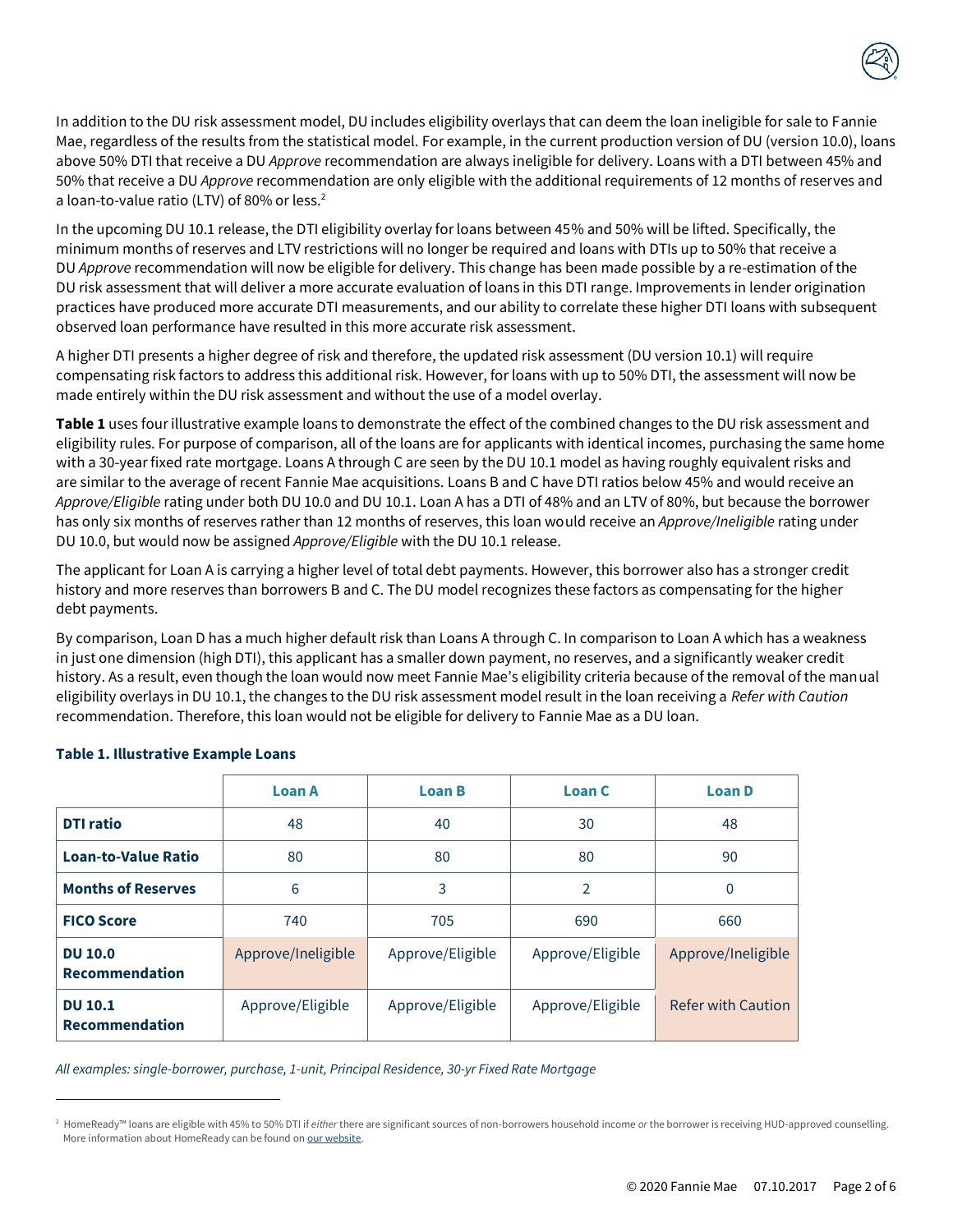

## **Enablers of this change**

Desktop Underwriter's current eligibility thresholds with respect to DTI ratio were established with the DU 8.0 release in December of 2009. The 620 FICO overlay and a number of restrictions related to foreclosures and bankruptcies were instituted at the same time. The purpose of the DTI overlay was to limit the risk of providing loans that would be unsustainable for the borrower – and in particular to compensate for economic and model uncertainty.

There are several reasons why it can make sense to apply a simple overlay to a statistical credit model such as the DU risk assessment. The accuracy of any model, no matter how sophisticated, is limited by its supporting data and assumptions.

### **Data quality improvements**

In the case of income ratios, there were several factors operating in 2009 that raised the risk of relying solely on the model at high DTI levels. The adverse economic environment meant that the absolute risks for high DTI borrowers were magnified, as were the risks associated with any model inaccuracies in that range. Another concern was that the accuracy of many loan characteristics provided by lenders had deteriorated in the pre-crisis period. This included not only income and debt components, but also factors such as appraised home value, or liquid reserves, that could serve as compensating factors for high DTI levels.

DTI has historically been difficult to capture accurately. Several types of application defects that were prevalent in the 2006-2008 period resulted in under-reporting of DTI. These included borrower incomes that were incorrectly calculated or not supported by the underlying documentation and mortgage liabilities such as second liens that were not reported. Since 2008, the prevalence of these origination defects has declined substantially.

#### **Figure 1: Fannie Mae Loan Manufacturing Defect Rates (12-month moving average)**



A number of factors have driven the reduction in loan quality defects. Specifically, improvements to lender origination practices, processes and controls, as well as the adoption of new tools like Fannie Mae's *Collateral Underwriter®* . Most recently, Fannie Mae has introduced independent data verification capabilities as part of the Day 1 Certainty™ program. These changes will result in continuing improvements in the reliability and accuracy of our loan level data and our ability to effectively model credit risk.

Loan applications from 2012 forward reflect the substantial improvements in underwriting quality that our lenders have now been able to meet, with estimated defect rates from random post-purchase reviews of under one percent.

#### **Return to normal**

In 2013 we began to see a return to a more normally functioning housing market, with prices rising and foreclosure rates declining in most areas. So it is only in the past couple of years that we have been able to assess the performance of loans originated in a truly post-crisis world, which gives us a better through-the-cycle understanding and helps us to more clearly separate borrower risk factors from economic drivers. This means in particular that we can have more confidence in the efficacy of the DU 10.1 model for higher-risk applicants even in comparison to the DU 10.0 model that we released in 2016.

In the context of a more stable economic environment and more accurate data, we conducted a detailed study of the effect of reported DTI on loan performance to support the new model. Our analysis drew on observations of loans originated over a fifteen year period (2000 to 2014) and took into account both the selection effects associated with our eligibility rules and improvements over time in data quality. A key outcome of this research is that the DU 10.1 model actually penalizes high DTI applications more strongly than the DU 10.0 model.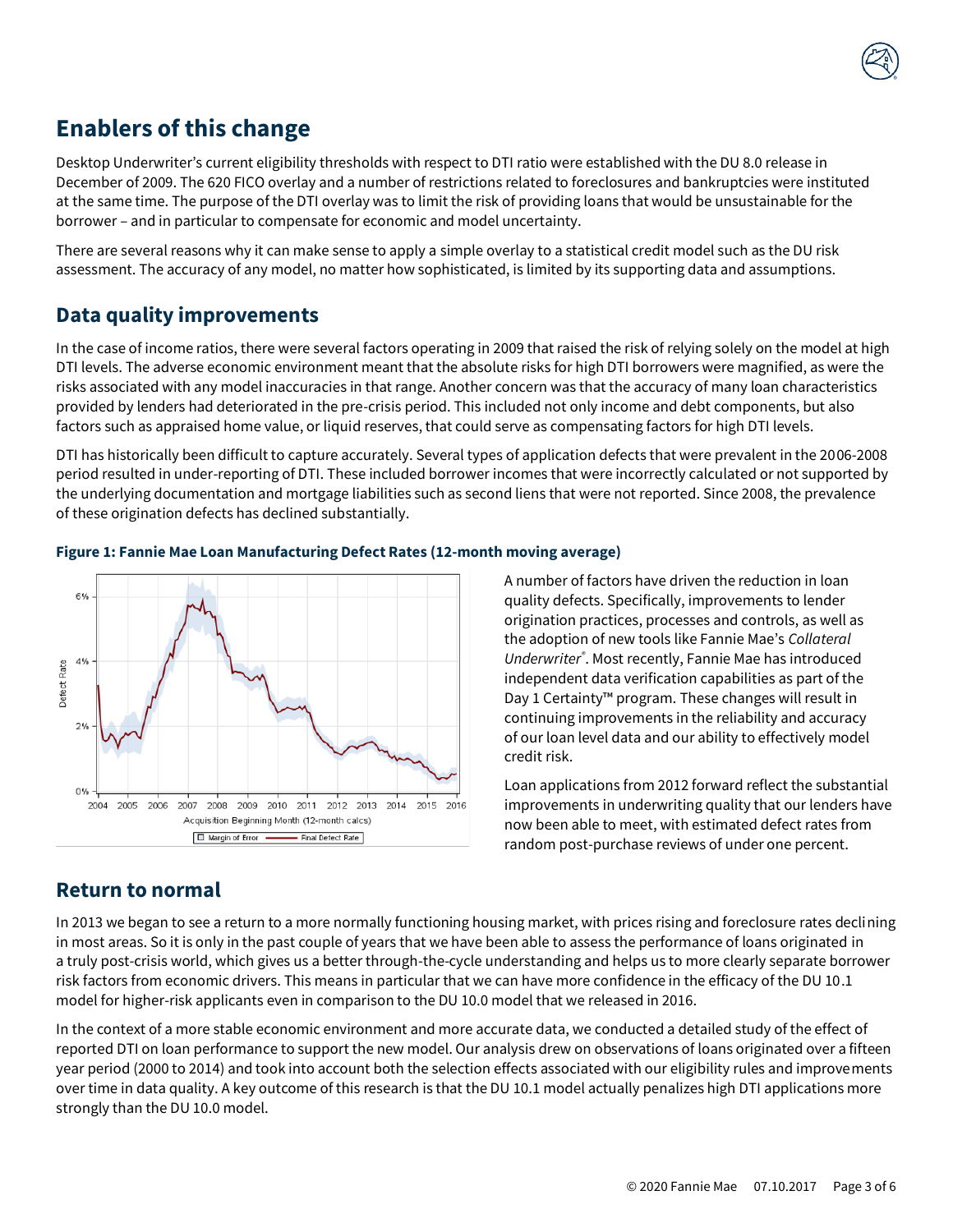### **Does Fannie Mae expect the average risk of loan acquisitions underwritten by DU 10.1 to increase?**

Yes, we expect a small increase in the average risk of our monthly loan acquisitions. We have been acquiring loans over the past four years with DTIs up to 50%. While it is difficult to know exactly how many more 45% to 50% DTI loans will be delivered under DU 10.1, we are anticipating a slight increase in the share of these loans in monthly deliveries with this change. For instance, we know that three to four percent of recent applications were rated as *Approve/Ineligible* under DU 10.0, but would now be considered *Approve/Eligible* under DU 10.1 because of the DTI rule change. The average risk of these incremental loans will be higher than the average risk of our monthly acquisitions, which implies a small increase in the overall risk profile of our delivered loans.



**Figure 2: Monthly Loan Acquisitions with DTIs > 45%, Loans Originated 2013-2015 excluding RefiPlus.**

However, the risk on these incremental DU *Approve* applications is still within the same risk tolerance threshold used in DU 10.0. Our risk appetite, as defined by the DU risk tolerance threshold, is unchanged with the DU 10.1 release. Also, our 50% maximum DTI limit is not changing for loans underwritten in DU.

### **Eligibility criteria vs the DU risk assessment**

To be eligible for sale to Fannie Mae, a DU loan must receive an *Approve/Eligible* recommendation, which means that it passes two gates: both the eligibility criteria *and* the risk assessment. With DU 10.1, *both* the eligibility criteria and the risk assessment have been updated.

About three to four percent of recent DU applications were approved by the risk assessment; however, were ineligible because they had DTI of 45% to 50%, but either had LTV above 80% *or* reserves less than 12 months of mortgage payments. The majority of these loans satisfied the LTV condition but not the reserves test. These loans would now receive an *Eligible* recommendation.

At the same time, we have updated the DU risk assessment based on a population that includes more recent acquisitions than were used for the DU 10.0 model. In addition, the model was refined to reflect our most up-to-date research on the risks of loans with high DTI so that we could have confidence that the newly eligible loans could be accurately assessed by the model.

Fannie Mae's risk appetite, as reflected in the risk tolerance threshold, is unchanged in DU version 10.1. Thus, if we exclude the effect of the eligibility changes and just consider the impact of the new model, then the proportion of applications that receive a *DU Approve* as opposed to a *Refer with Caution* is essentially unchanged.

Furthermore, a primary effect of the new model is that reported DTI is considered to be a stronger predictor of default than it had been previously. This is driven, in part, by our analysis showing more accurate reporting of DTI in more recent application cohorts. The effect of this change in the model is that loans with DTIs over 42% are now more likely to get a Refer with Caution recommendation than before, while loans with DTIs under 42% are more likely to get an Approve. Loan D in Table 1 is an example of a high DTI loan with additional risk factors that would have been approved by the DU 10.0 model, but is given a Refer with Caution by DU 10.1. Loans with a Refer with Caution recommendation are not eligible for sale to Fannie Mae as DU loans.

#### **Summary**

The way loans with 45% to 50% DTI are underwritten in DU will change with the July 29<sup>th</sup> release of DU version 10.1. Previously, borrowers in this DTI range were required to have significant reserves and equity in addition to an *Approve* recommendation from the DU risk assessment. Under version 10.1, these additional requirements will be removed and the borrower will be assessed by an updated DU risk assessment that can more accurately evaluate the risk of these higher DTI borrowers without the need for additional requirements.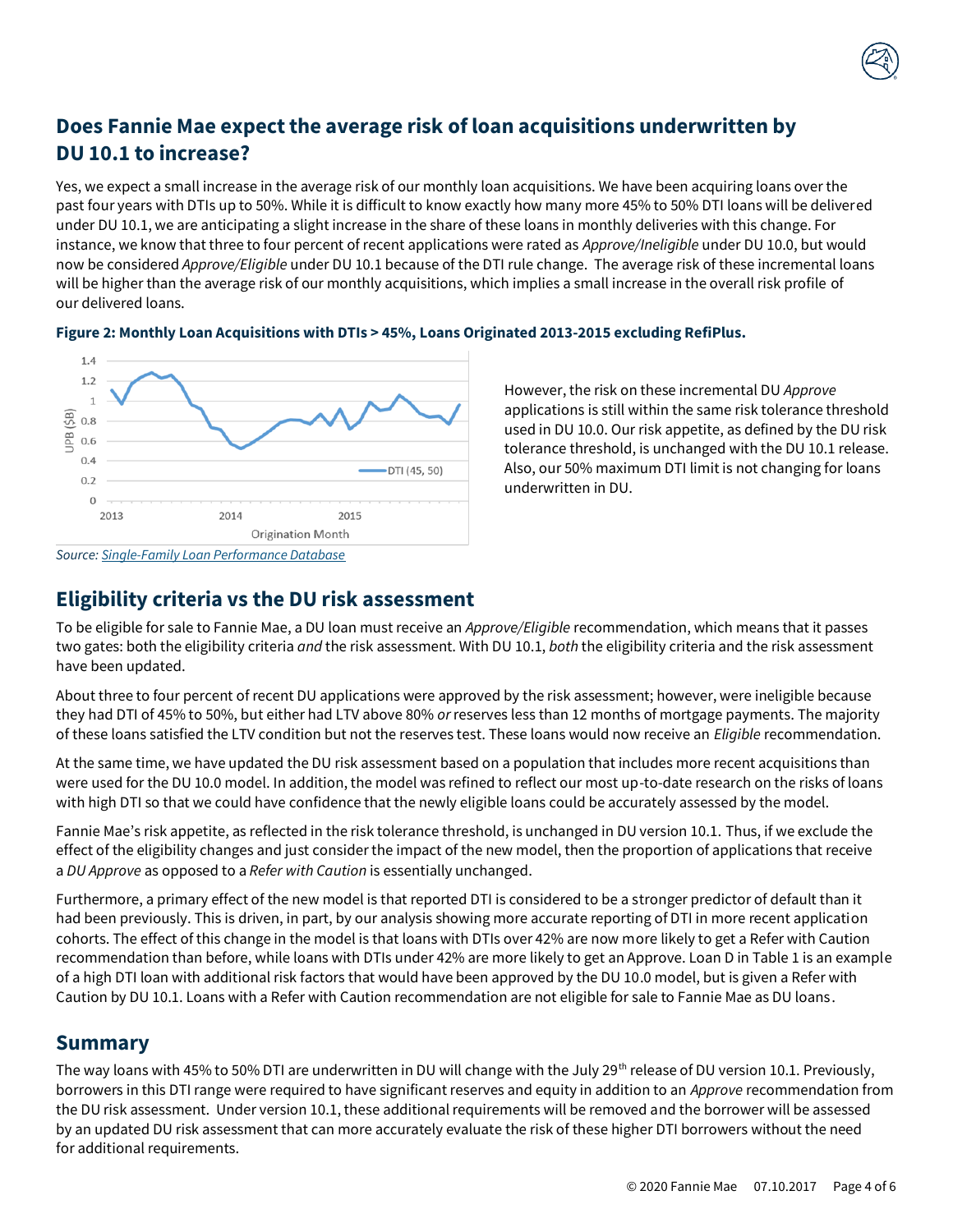# **Additional Resources**

- Fannie Mae's [comprehensive single-family credit risk management presentation](http://www.fanniemae.com/resources/file/credit-risk/pdf/credit-risk-mgt-deck.pdf)
- Desktop Underwriter Resources:
	- [Desktop Underwriter Demo](https://youtu.be/gHnKCGkwvc4)
	- [Desktop Underwriter Risk Factors](https://www.fanniemae.com/content/guide/selling/b3/2/03.html)
	- [Desktop Underwriter DTI Calculation](https://www.fanniemae.com/content/guide/selling/b3/6/02.html)
	- [Desktop Underwriter Resources Page](https://www.fanniemae.com/singlefamily/desktop-underwriter)
	- [Desktop Underwriter/Desktop Originator Release Notes DU Version 10.1](https://static1.squarespace.com/static/542edcd4e4b0172b629a861f/t/593ebe3c6b8f5b4e85d1460a/1497284156767/du-do-release-notes-07292017.pdf)
- [Collateral Underwriter Demo](https://youtu.be/zl7wquLPqx8)
- [HomeReady Fact Sheet](https://www.fanniemae.com/content/fact_sheet/homeready-overview.pdf)

Investors may contact Fannie Mae's Investor Help line at 1-800-2FANNIE, Option 3 or vi[a e-mail](http://www.fanniemae.com/portal/jsp/fixed_income_contact_us.html?id=fim) with any questions.

## **Appendix**

*Excerpt from Fannie Mae's [Selling Guide](https://www.fanniemae.com/content/guide/selling/index.html)*

|                                                                    | <b>DU Recommendation</b>                             |                                                                                                                                                                                                                                                                                                                                      |                                                                                                                                                                                                                                                                                              |  |
|--------------------------------------------------------------------|------------------------------------------------------|--------------------------------------------------------------------------------------------------------------------------------------------------------------------------------------------------------------------------------------------------------------------------------------------------------------------------------------|----------------------------------------------------------------------------------------------------------------------------------------------------------------------------------------------------------------------------------------------------------------------------------------------|--|
|                                                                    | <b>Approve/Eligible</b>                              | <b>Approve/Ineligible</b>                                                                                                                                                                                                                                                                                                            | <b>Refer with Caution</b>                                                                                                                                                                                                                                                                    |  |
| <b>Satisfies DU risk</b><br>assessment?                            | Yes                                                  | Yes, assuming that there is no<br>additional credit risk associated<br>with the eligibility criteria that<br>are not satisfied.                                                                                                                                                                                                      | <b>No</b>                                                                                                                                                                                                                                                                                    |  |
| <b>Satisfies Fannie</b><br>Mae's mortgage<br>eligibility criteria? | Yes                                                  | <b>No</b>                                                                                                                                                                                                                                                                                                                            | N/A                                                                                                                                                                                                                                                                                          |  |
| <b>Eligible for delivery</b><br>to Fannie Mae?                     | Yes, if all approval<br>conditions have<br>been met. | No, unless the lender either<br>resolves the issue that resulted<br>in the ineligibility, or has a<br>negotiated contract that<br>specifically permits delivery of<br>the mortgage (also stated as a<br>negotiated variance in its Master<br>Agreement that covers the<br>ineligible condition specific to<br>the loan transaction). | No, however, the lender may<br>choose to manually<br>underwrite the loan in<br>accordance with this Selling<br>Guide (if the loan product or<br>transaction otherwise allows<br>for delivery of manually<br>underwritten loans), and<br>deliver the loan as a<br>manually underwritten loan. |  |